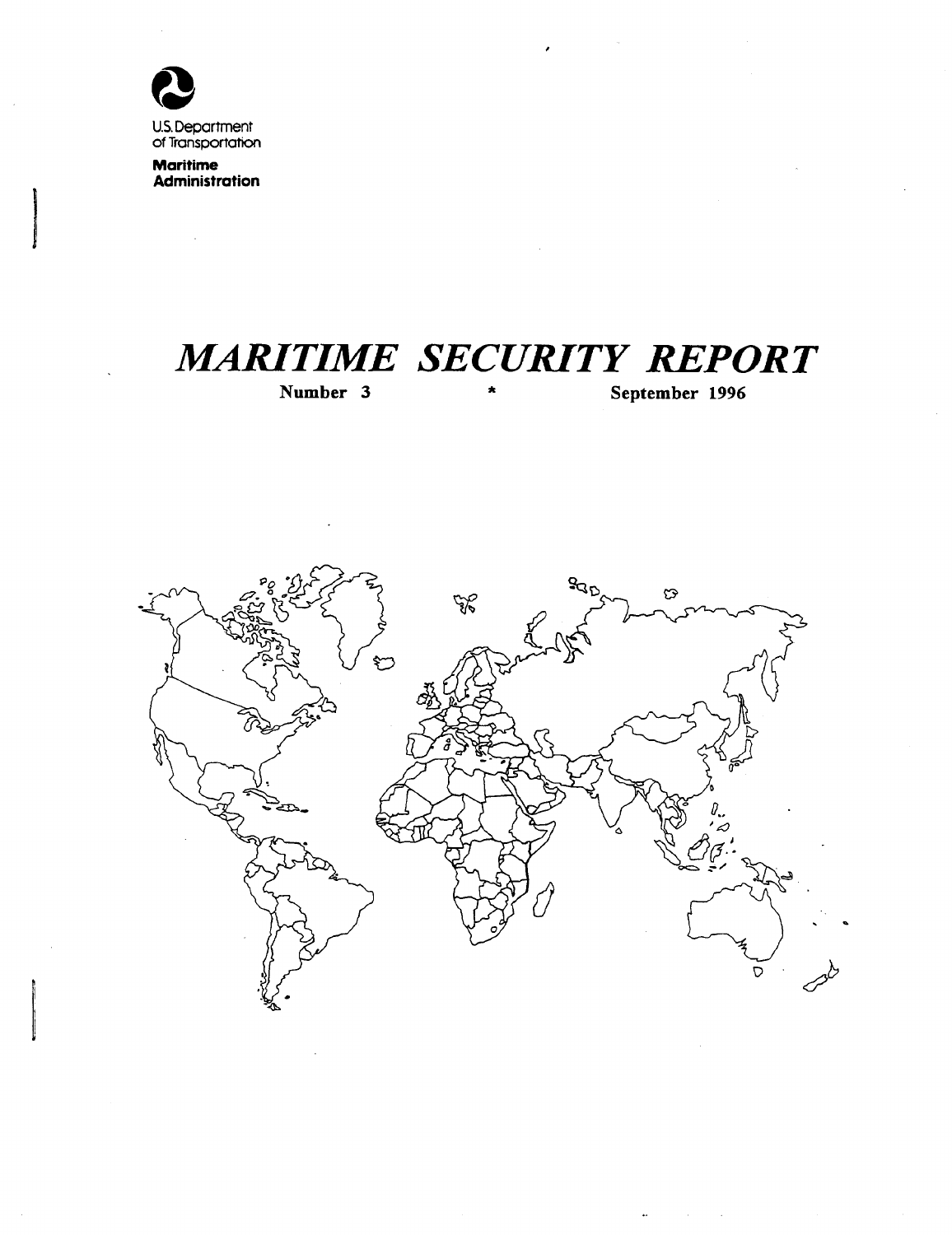# **MARITIME SECURITY REPORT**

 $*$  September 1996  $*$ 

Prepared by:

Office of Ports and Domestic Shipping<br>Room 7201, 400 Seventh Street, SW Washington, DC 20590 Tel: (202) 366-4357, Fax: (202) 366-6988

 $\hat{\boldsymbol{\lambda}}$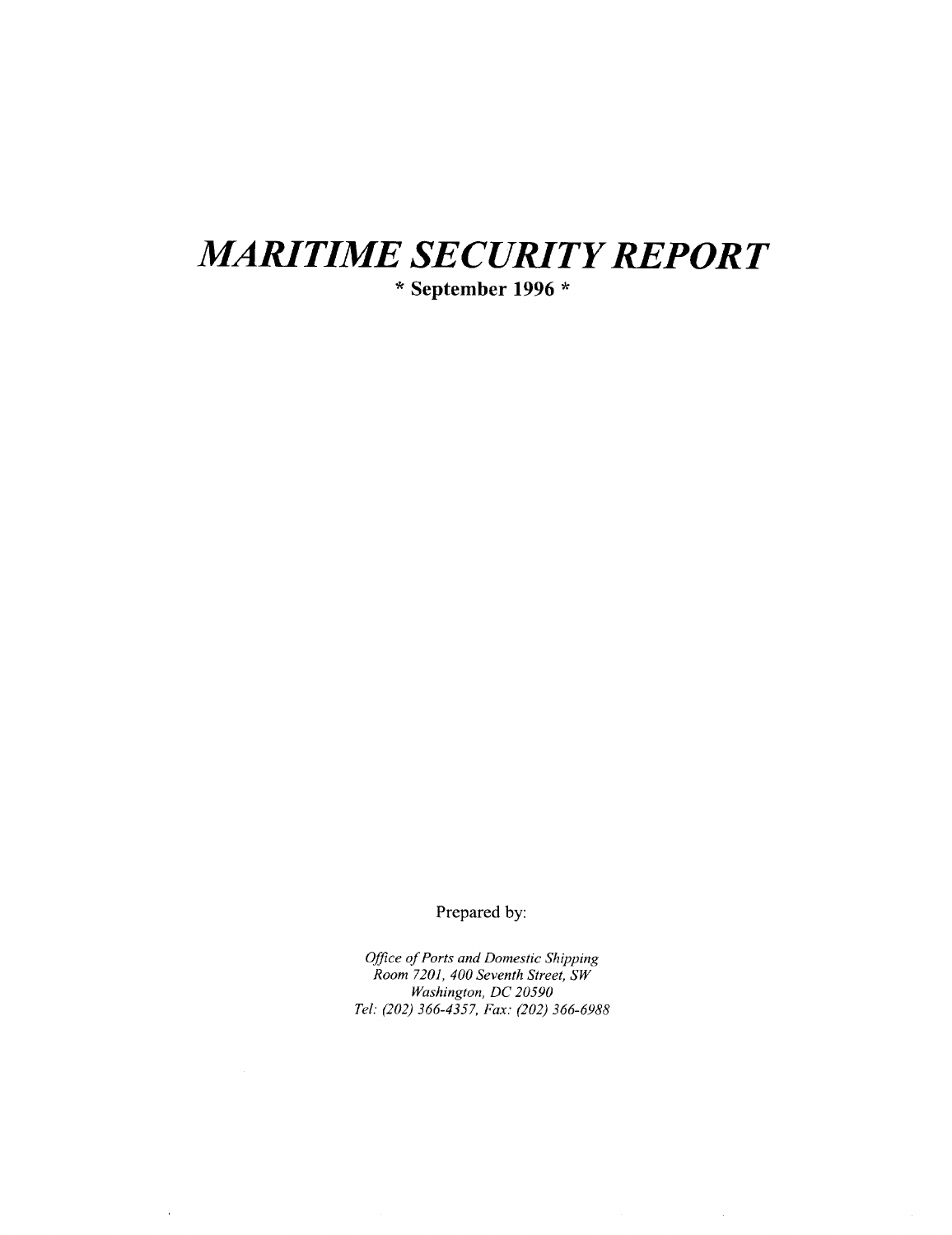#### **INTRODUCTION**

The *Maritime Security Report* is an unclassified quarterly publication prepared to inform the commercial maritime industry, senior Maritime Administration officials, the Secretary of Transportation's Office of Intelligence and Security, and the *Federal Ad Hoc Working Group On Maritime Security Awareness*. The report focuses on international criminal activity and security issues which could pose a threat to U.S. commercial maritime interests and the movement of U.S. civilian cargoes in foreign trade.

The global nature of U.S. trade means that U.S.-flag ocean carriers call ports in nearly every country, and cargoes owned by U.S. interests may be embarked on ocean vessels of any flag or in any port worldwide. U.S. commercial maritime interests, therefore, can be jeopardized worldwide by a broad range of criminal activities, adversely affecting their competitiveness.

The *Maritime Security Report* is intended to increase awareness of the scope and severity of economic crime affecting U.S. maritime commerce. The Maritime Administration expects increased awareness to contribute toward deterring criminal exploitation of the maritime transportation system, its users and providers.

The *Maritime Security Report* is produced under the authorization of Margaret D. Blum, Associate Administrator for Port, Intermodal, and Environmental Activities. The information contained in the report is based on our research and analysis of recent, significant developments, and is compiled from commercial sources and U.S. Government reports.

Please direct any questions and comments on the information in this report to Thomas Morelli, Coordinator, Maritime Intelligence & Security, or John Pisani, Director, Office of Ports and Domestic Shipping, Maritime Administration, U.S. Department of Transportation, 400 Seventh Street, SW, Washington, DC 20590, or telephone (202) 366-5473/fax (202) 366-6988.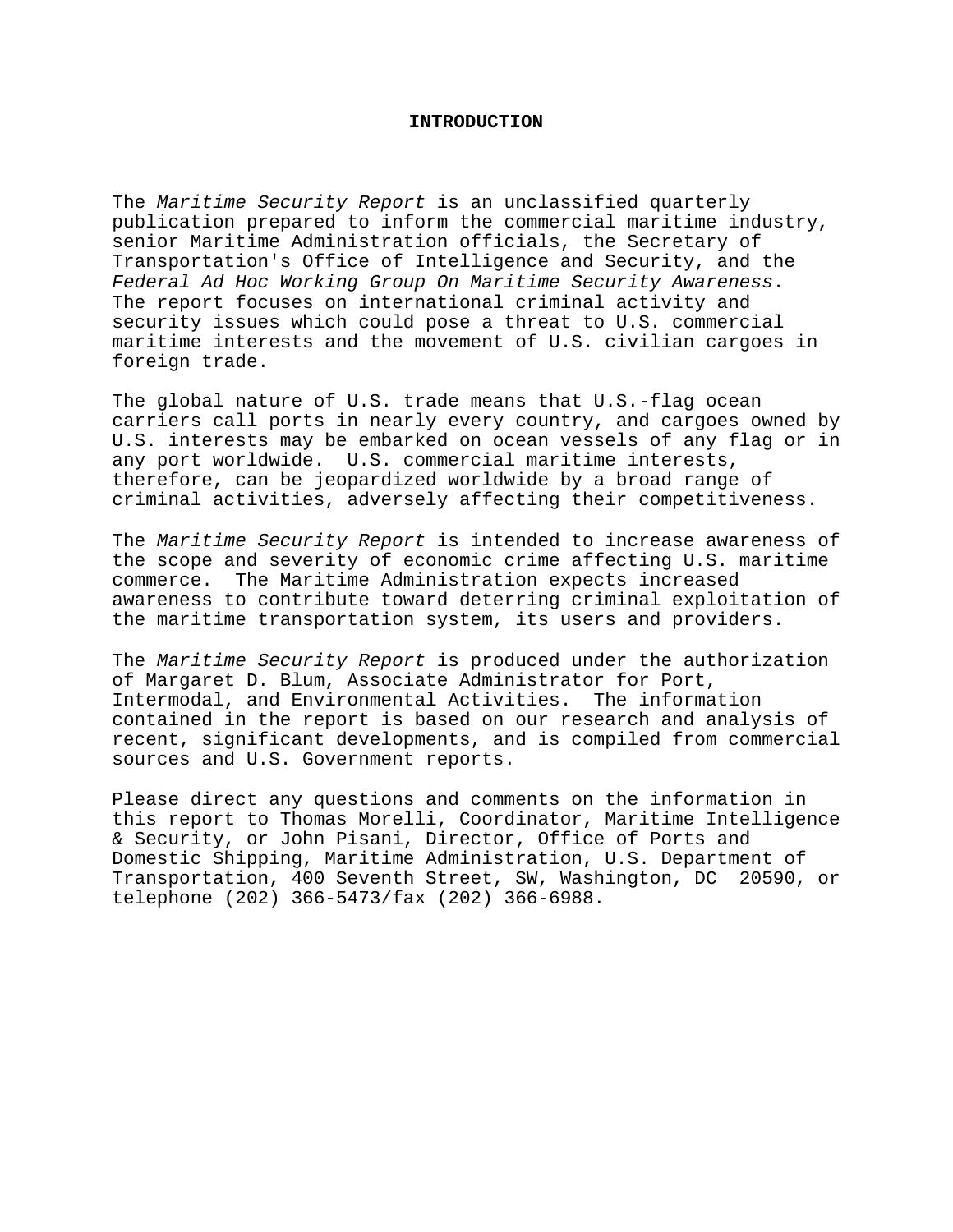#### **MARITIME SECURITY REPORT**

Number 3 \* September 1996

#### **CONTENTS**

**Page** of the contract of the contract of the contract of the contract of the contract of the contract of the contract of the contract of the contract of the contract of the contract of the contract of the contract of the

|                     | A note to readers about the current issue |  | iii |
|---------------------|-------------------------------------------|--|-----|
| Executive Summaries |                                           |  | ז ד |

#### ANTI-TERRORISM

U.S. Coast Guard Issues Passenger Vessel and Terminal Security Inspection Regulations 1 [This article was contributed by LT Michael A. Edgerton, USCG; Chief, Port Security Branch, U.S. Coast Guard Headquarters]

#### PUBLICATION

Federal/Industry Partnership Produces *International Perspectives On Maritime Security* 2

### PUBLICATION

|  |  |                             |  | First Inter-American Course On Port Security, Proceedings |  |
|--|--|-----------------------------|--|-----------------------------------------------------------|--|
|  |  | Of OAS/Port of Miami Course |  |                                                           |  |

POLICY

MARAD/USCG Draft *Maritime Port Security: A National Planning Guide* To Assist Commercial Industry 5

#### **Appendix**

References 7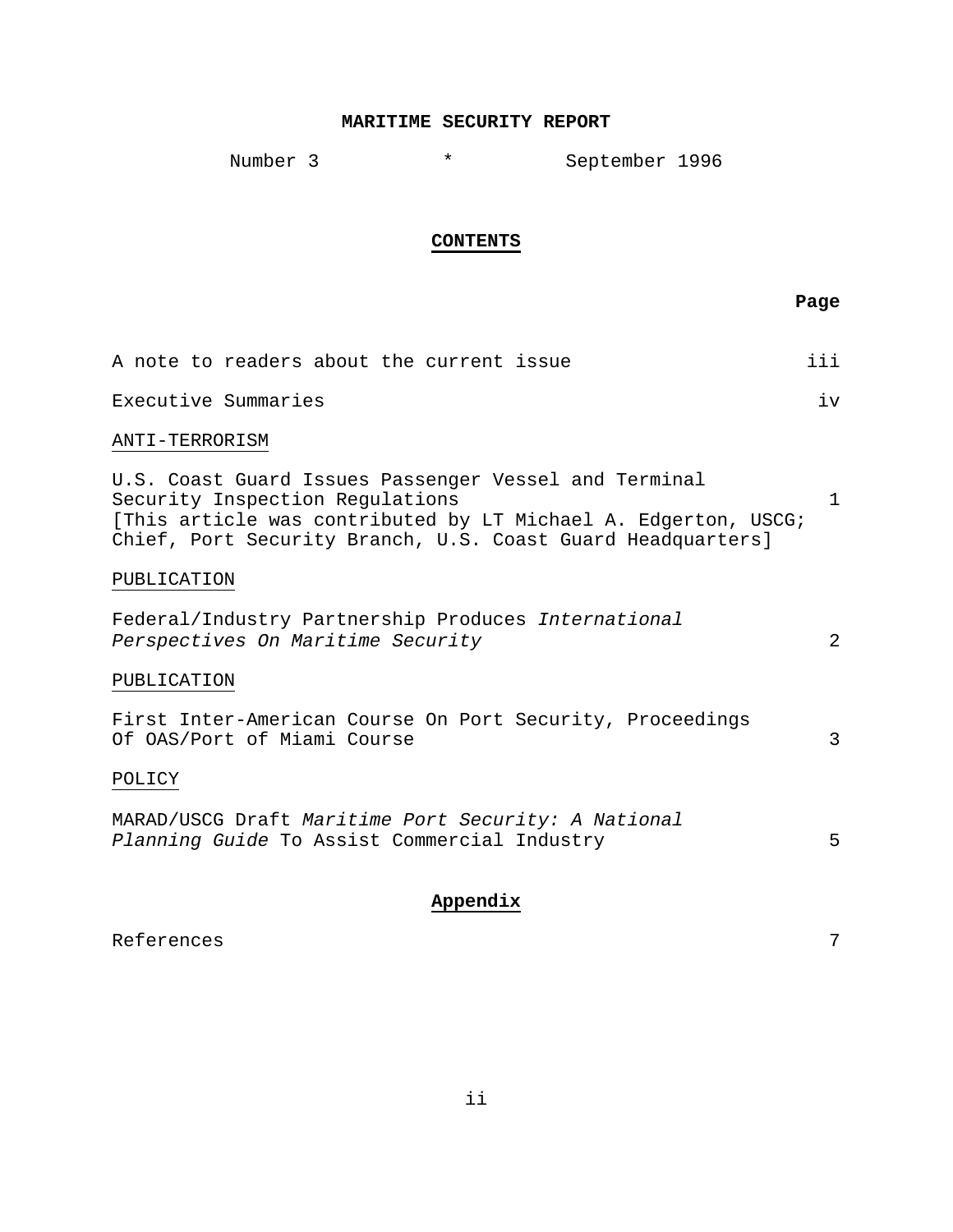#### **A Note to Readers**

The content of this issue of the *Maritime Security Report* is a departure from the report=s usual situational and geographic format. The articles report on publications, training courses, and policy developments which contribute to deterring opportunities for criminal exploitation of the maritime transportation system, its users and providers. In that way, the report continues its usual focus on international criminal activity and security issues which could pose a threat to U.S. commercial maritime interests and the movement of U.S. civilian cargoes in foreign trade.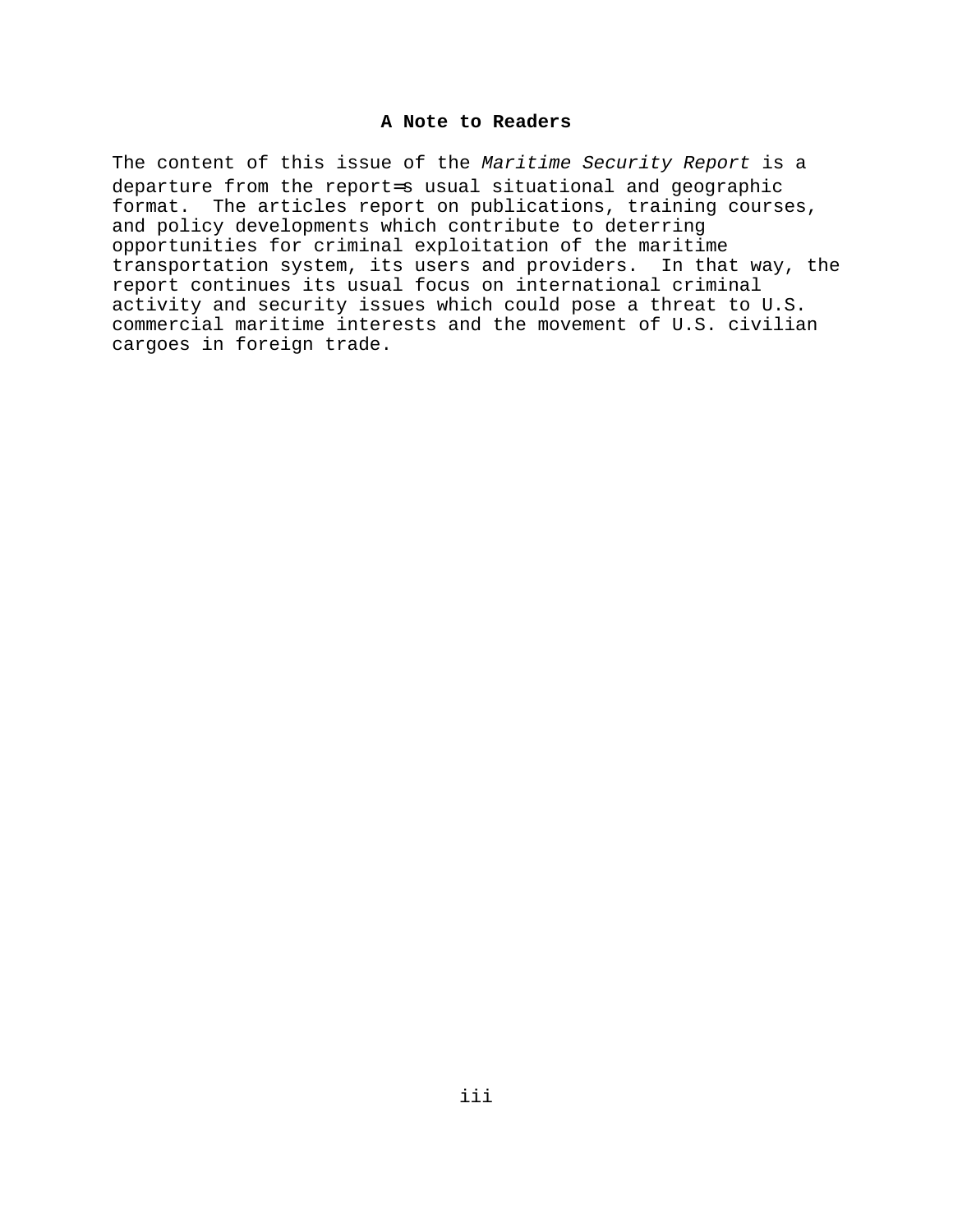#### **EXECUTIVE SUMMARY**

# **ANTI-TERRORISM - U.S. Coast Guard Issues Passenger Vessel and Terminal Security Inspection Regulations**

The U.S. Coast Guard has published ΑSecurity for Passenger Vessels and Passenger Terminals≅, an Interim Rule pertaining to security regulations and inspection procedures for passenger vessels and terminals. Also published is Navigation and Vessel Inspection Circular 3-96 which provides guidance regarding the implementation of the Interim Rule. The Interim Rule includes:

- **\*** Requiring submission of vessel and terminal security plans to the Coast Guard for examination,
- **\*** Incorporating, by reference, of International Maritime Organization measures into the Interim Rule,
- **\*** Defining the roles and responsibilities of the vessel and terminal security officers.

## **PUBLICATION - Federal/Industry Partnership Produces** *International Perspectives On Maritime Security*

A cooperative effort by the commercial maritime industry and U.S. Government agencies has resulted in the publication of a compendium of papers on maritime security. Entitled *International Perspectives On Maritime Security*, the book is the product of a joint project by the Maritime Security Council (an industry trade association based in Houston), the U.S. Department of Transportation (DOT), the U.S. Maritime Administration (MARAD), and the U.S. Coast Guard (USCG). Topics of papers contained in the book include:

- **\*** Port security operations,
- **\*** Detecting containerized cargo intrusion by satellite,
- **\*** Cargo theft methods of operation,
- **\*** International cruise ship security and maritime terrorism,
- **\*** Intelligence support to maritime security.

## **PUBLICATION - First Inter-American Course On Port Security, Proceedings Of OAS/Port of Miami Course**

The Port of Miami and the Organization of American States (OAS) have published the *First Inter-American Course on Port Security*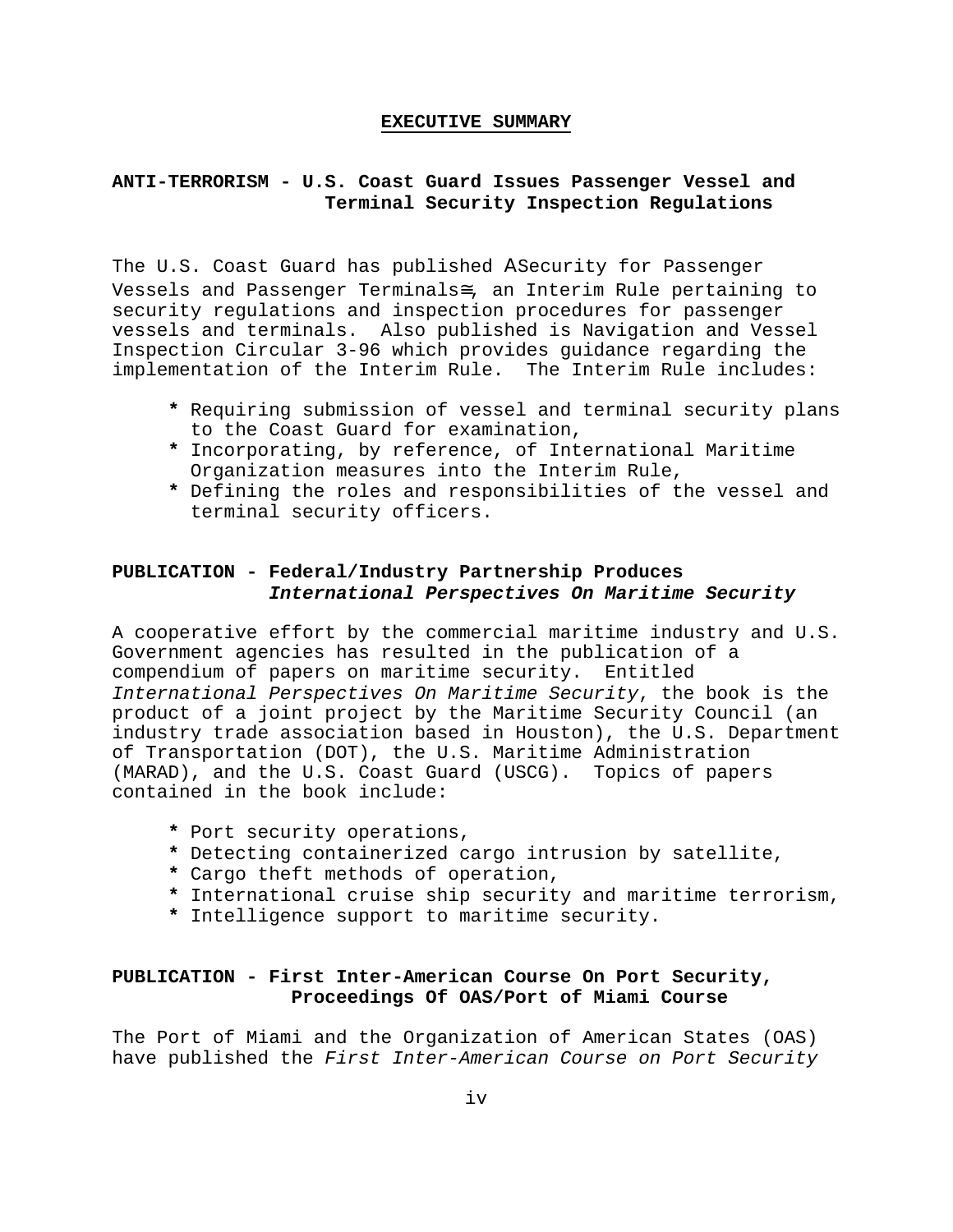in both English and Spanish. The publication will be made available to the commercial maritime industry and government free of charge. It is a compilation of transcribed proceedings from the training course which was conducted by the Port of Miami Security Division, in cooperation with the OAS, during the period of October 21-November 10, 1995. The training course was attended by port security officials from throughout Latin America and the Caribbean. The publication contains a comprehensive range of topics including:

- **\*** How to set up a seaport security program,
- **\*** Considerations pertaining to in-house security forces versus contract security services,
- **\*** Importance of ensuring active participation by security management when planning seaport operations,
- **\*** Essential measures for controlling access to the seaport,
- **\*** Patrolling port facilities,
- **\*** Training procedures, and
- **\*** Elements of a successful safety program and its relationship to seaport security.

# **POLICY - MARAD/USCG Draft** *Maritime Port Security: A National Planning Guide* **To Assist Commercial Industry**

*Maritime Port Security: A National Planning Guide* is in the process of being produced by agencies of the U.S. Department of Transportation (DOT) for the purpose of conveying the United States Government=s policy perspective on port security to the international maritime industry. It will provide an overview of the essential aspects of port security and identify many of the challenges facing a port. It is also intended to provide governments and the international commercial maritime industry with a common basis upon which to establish port security standards and the outcomes expected from meeting those standards.

This planning guide is intended to be the first document in a series to be produced through cooperative efforts of the U.S. Government and the commercial maritime industry. The guide and subsequent technical manuals are intended to be usable by port directors, the directors of port security, and the officers of port security departments in fulfilling their responsibilities toward the development of an effective port security program. Publication and dissemination to the commercial maritime industry as a DOT policy report are planned for late 1996.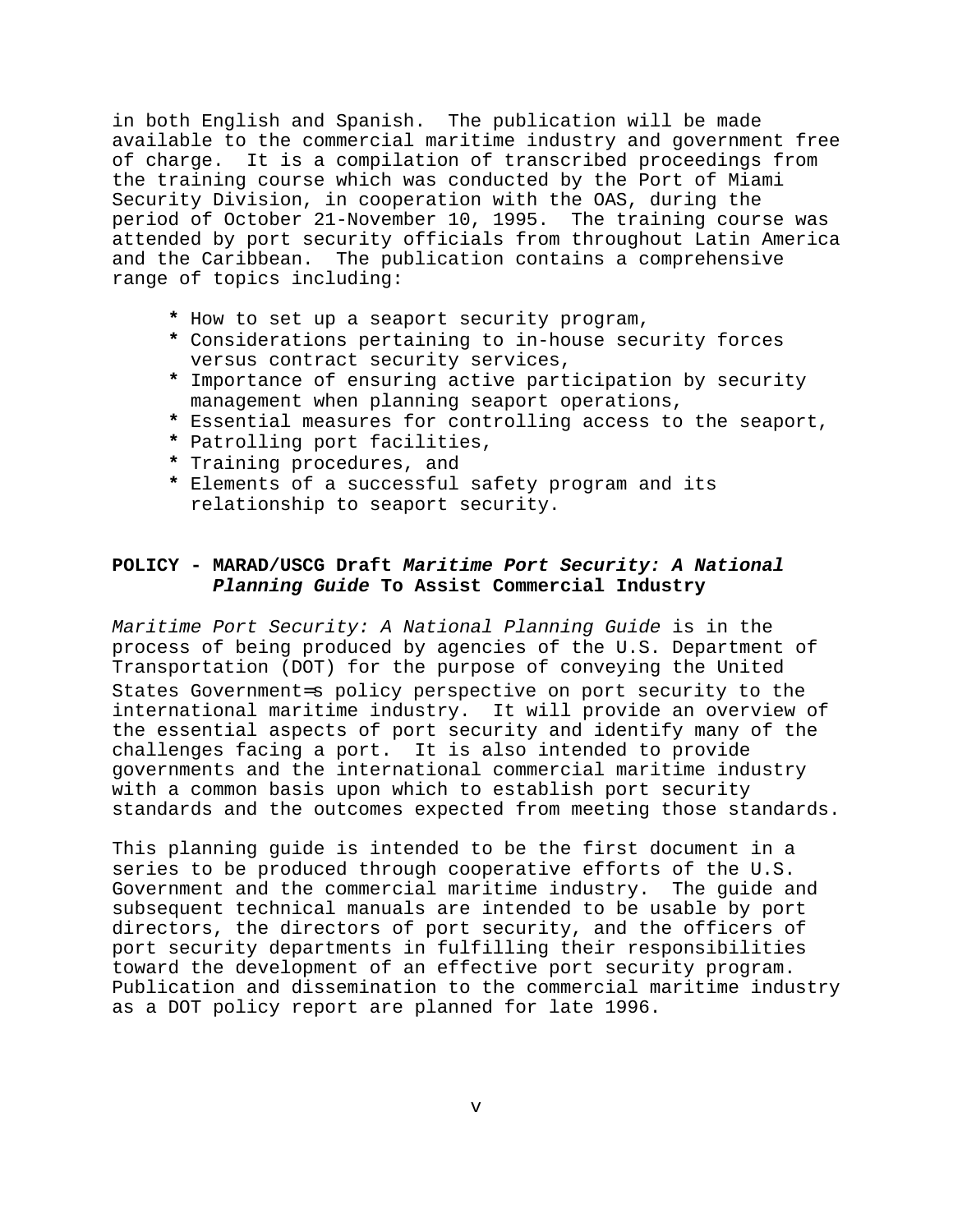## **ANTI-TERRORISM - U.S. Coast Guard Issues Passenger Vessel and Terminal Security Inspection Regulations**

The U.S. Coast Guard published its Interim Rule entitled ΑSecurity for Passenger Vessels and Passenger Terminals,≅ in the *Federal Register* on July 18, 1996. The Interim Rule requires that passenger vessel and terminal operators comply with the requirements to be published by October 16, 1996. Some of the key elements of the Interim Rule include:

- Requiring submission of vessel and terminal security plans to the Coast Guard for examination,
- Incorporation, by reference, of International Maritime Organization measures into the Interim Rule,
- Defining the roles and responsibilities of the vessel and terminal security officers.

In August 1996, the Coast Guard also published a Navigation and Vessel Inspection Circular (NVIC 3-96) which provides implementation guidance of security regulations and inspection procedures for passenger vessels and terminals set forth in the Interim Rule. In NVIC 3-96, guidance is provided for processing Terminal and Vessel Security Plans, assessing the adequacy of those plans, and establishing annual reporting requirements, incident reporting, and threat dissemination procedures.

**Background**. The new Interim Rule and NVIC 3-96 are initiatives intended to reduce the cruise industry=s vulnerability to terrorism incidents such as the one involving the Italian cruise liner, ACHILLE LAURO. In 1985, an American citizen was killed by terrorists during the seizure of that cruise liner. As a result, the vulnerability of passenger terminals and ships to acts of terrorism has been a significant concern for the international community.

Subsequently, in 1986, the International Maritime Organization (IMO) developed and published *Measures To Prevent Unlawful Acts Against Passengers and Crew On Board Ships* (IMO Circular 443). IMO Circular 443 set forth non-binding guidance for the establishment of effective passenger ship and terminal security and was intended for passenger ships engaged on international voyages of 24 hours or more and the terminals that serve them. However, due to the voluntary nature of these guidelines, no enforcement authority existed.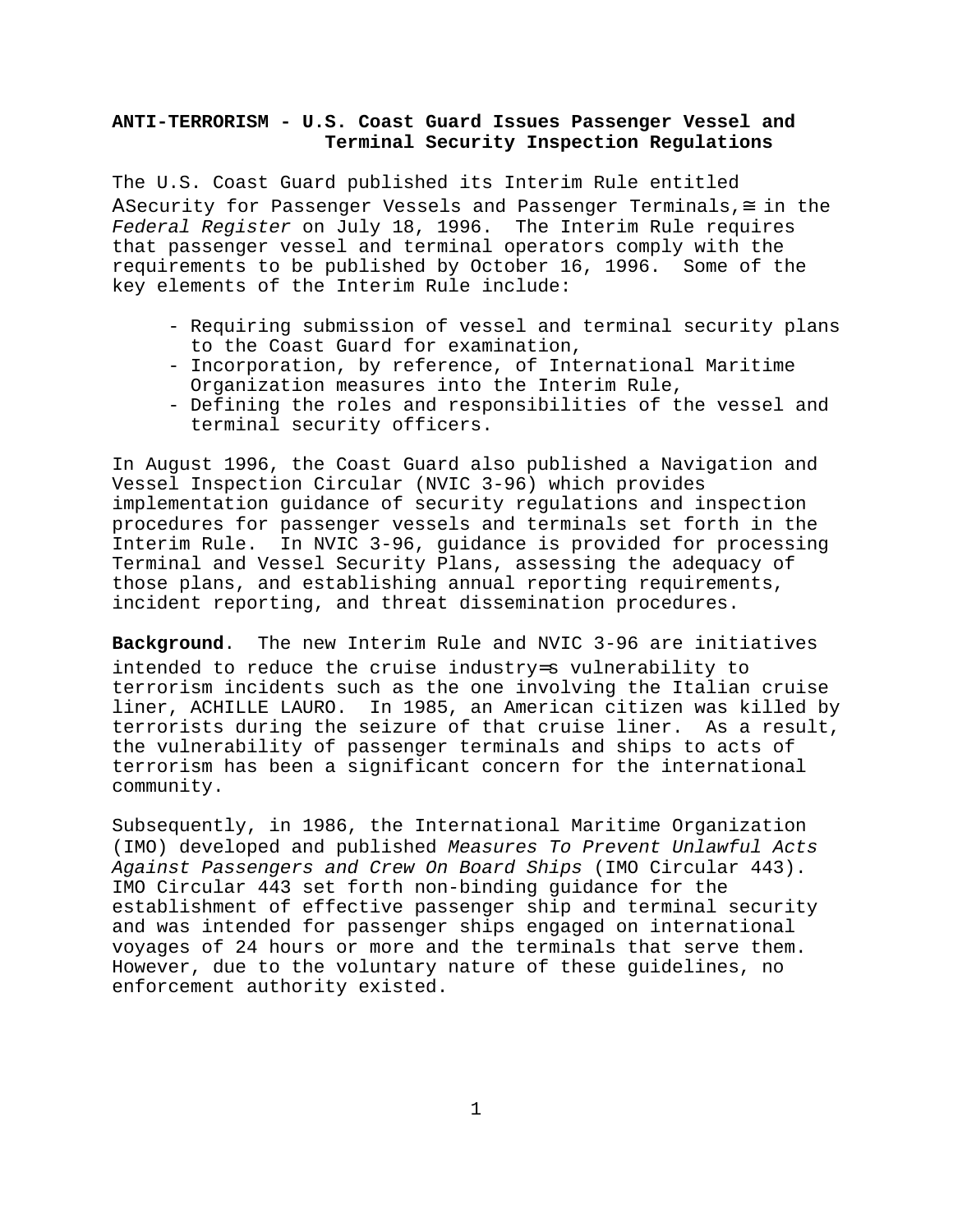COMMENT: Navigation and Vessel Inspection Circular 3-96 is available from the U.S. Government Printing Office in hard copy, or from the U.S. Coast Guard on the Internet at the following address: (www.dot.gov/dotinfo/uscg/hq/nmc/nmc/nvic/nvic396.pdf).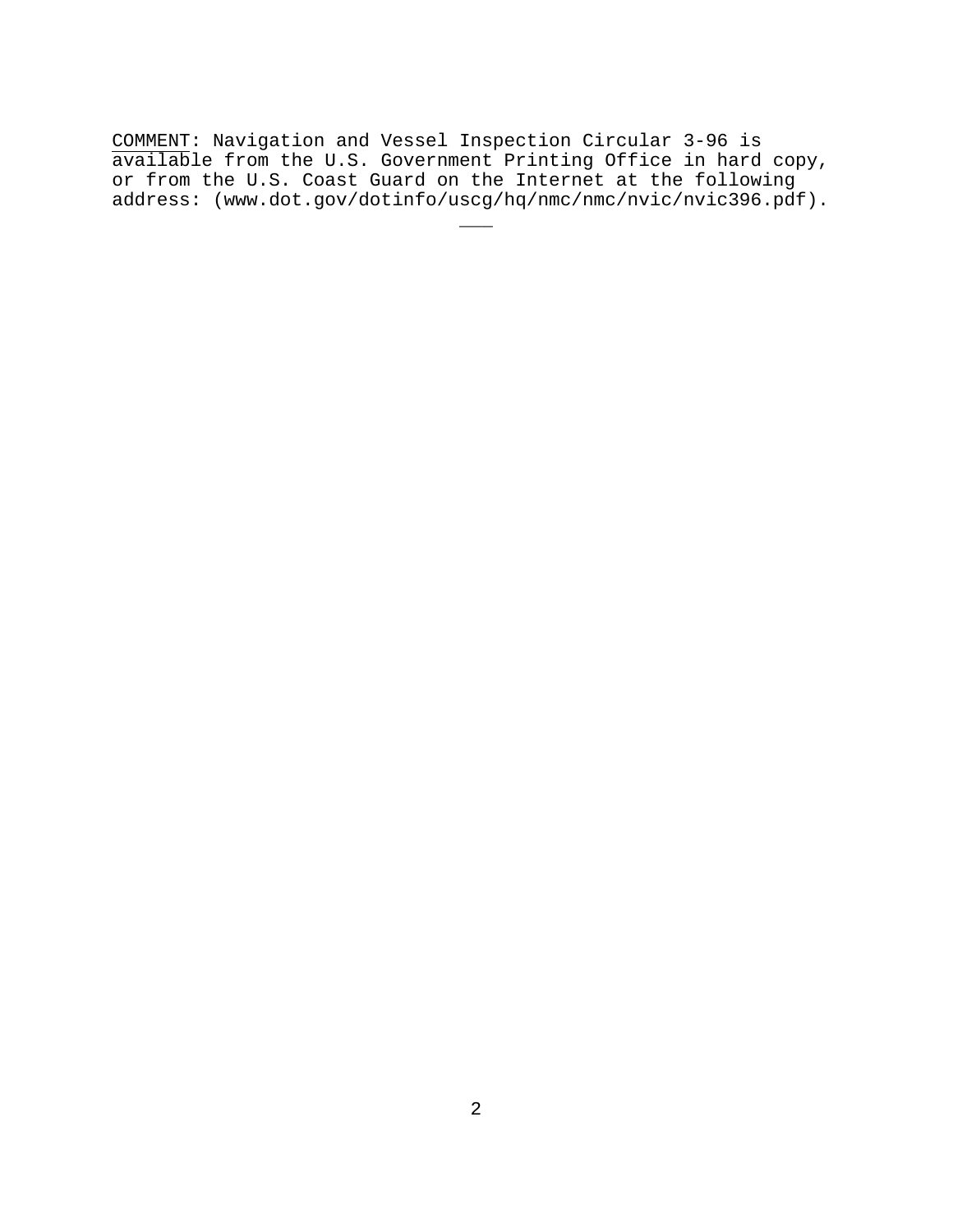### **PUBLICATION - Federal/Industry Partnership Produces** *International Perspectives On Maritime Security*

A cooperative effort by the commercial maritime industry and U.S. Government agencies has resulted in the publication of a compendium of papers on maritime security. Entitled *International Perspectives On Maritime Security*, the book is the product of a joint project by the Maritime Security Council (an industry trade association based in Houston), the U.S. Department of Transportation (DOT), the U.S. Maritime Administration (MARAD), and the U.S. Coast Guard (USCG).

An internationally recognized group of authors from government and industry has contributed papers to *International Perspectives On Maritime Security.* The topics of papers contained in the book include:

- Maritime interdiction of alien smuggling,
- Custody of stowaways aboard ship,
- Extraterritorial jurisdiction of U.S. immigration laws,
- Detecting containerized cargo intrusion by satellite,
- Security contingency planning,
- Ship and seaport security surveys vis-a-vis the IMO,
- Effects of maritime crime on society,
- Systematic risk analysis,
- Port security operations,
- Civil litigation avoidance by ship and port firms,
- Cargo theft data base for reducing vulnerability,
- Cargo theft methods of operation,
- Cooperative efforts in maritime security,
- Piracy,
- International cruise ship security,
- Legal framework for maritime security,
- Intelligence support to maritime security,
- Maritime terrorism.

*International Perspectives On Maritime Security* addresses comprehensively the issue of maritime security and its impact on the maritime industry. It provides a collection of papers about maritime security issues that present descriptive information, recommendations for solutions, and insight into defensive measures that can be taken. It serves as a tutorial document for the maritime industry and international trade community, their associated security professionals, government policy makers, and consultants and academics involved with maritime security.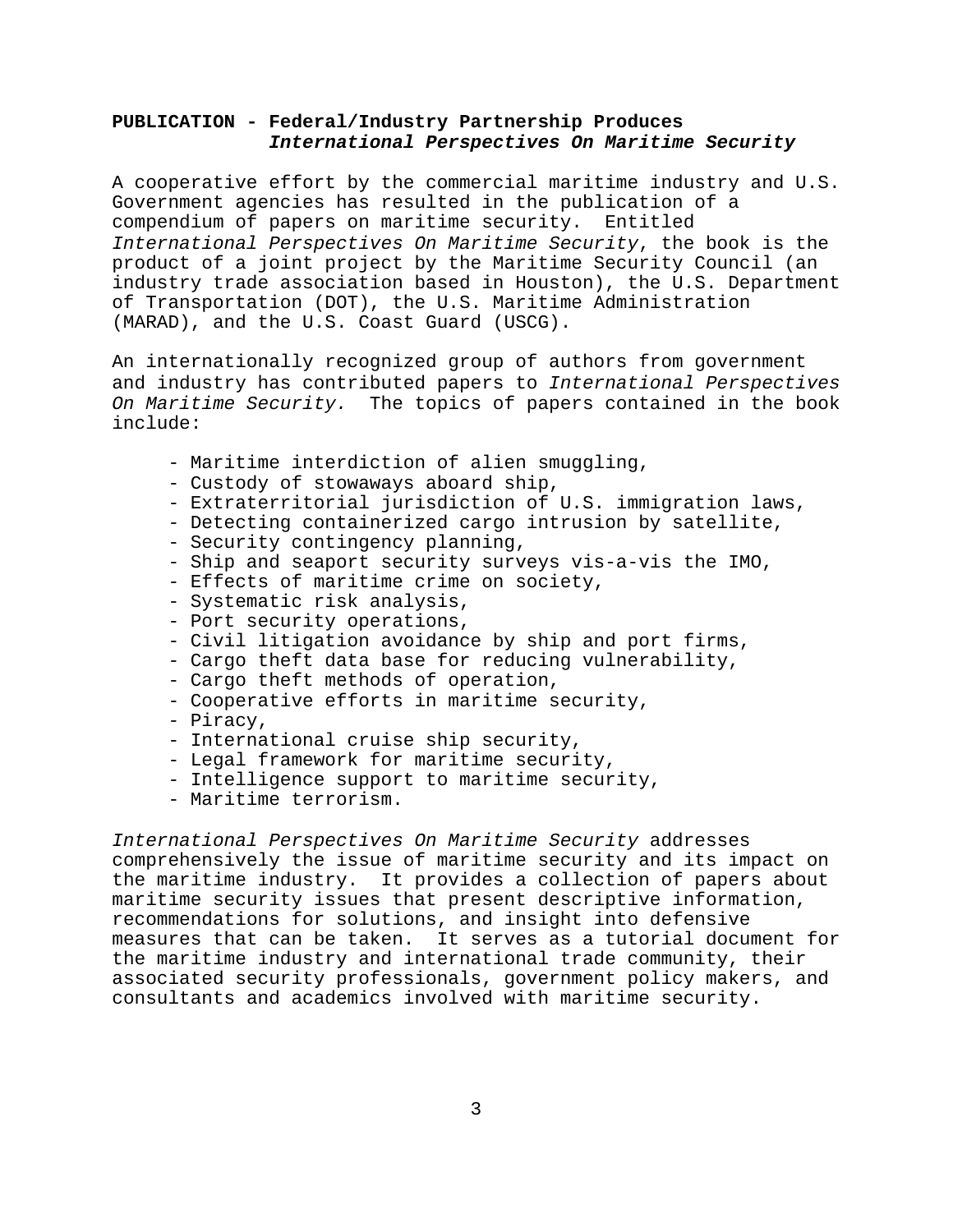COMMENT: The Federal/industry cooperative effort which produced *International Perspectives On Maritime Security* was chaired by Thomas Fitzhugh III, Executive Director of the Maritime Security Council. The U.S. Department of Transportation=s cosponsorship was represented by the Secretary of Transportation=s Office of Intelligence and Security, MARAD=s Coordinator for Maritime Intelligence and Security, and the Port Security Branch of USCG=s Office of Response Operations. Together, they formed the core of a steering committee which called for papers, reviewed, and selected them with the assistance of participants from industry and several Federal agencies and compiled the compendium for publication.

*International Perspectives On Maritime Security* has been produced entirely as a commercial publication at no cost to the U.S. Government. The book is available from the Maritime Security Council, 700 Louisiana Street, Suite 4600, Houston, Texas 77002- 2732. Inquiries may be made by telephone to (713) 228-8642 and by fax to (713) 228-8645. The book is priced at \$15.00 per copy for orders of 10 or more.

\_\_\_

# **PUBLICATION - First Inter-American Course On Port Security, Proceedings Of OAS/Port of Miami Course**

The Port of Miami has published the *First Inter-American Course on Port Security.* The publication is available to the commercial maritime industry and government free of charge. The publication is a compilation of transcribed proceedings from the training course by the same name which was conducted by the Port of Miami Security Division, in cooperation with the Organization of American States (OAS), during the period of October 21-November 10, 1995. The training course was cofunded by the OAS and the Port of Miami, and was conducted for the benefit of port officials from throughout Latin America.

Security topics covered in the published proceedings include:

- Development and Benefits of the Security Survey,
- Contingency Planning and Crisis Management,
- International Narcotics Investigations,
- Illicit Diversion of Chemicals,
- Cargo Theft Investigations,
- Criminal Intelligence Collection,
- Organized Crime At Seaports,
- Seaport Police/Security Corruption,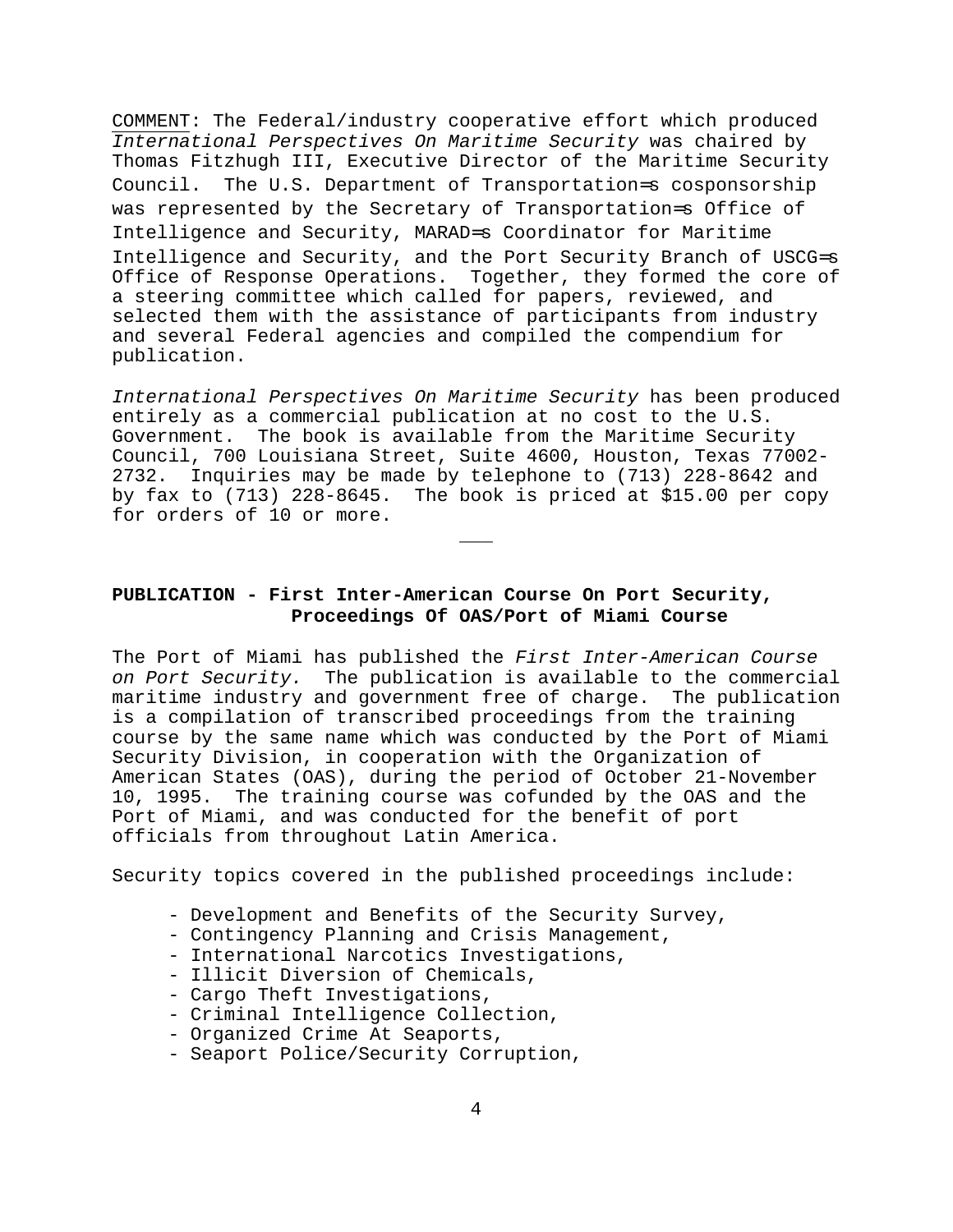- Security Aspects of Seaport Labor Disputes,
- Stowaways and Port/Vessel Security,
- Piracy in Latin American Harbors,
- Explosives In the Maritime Environment,
- Technology Solutions For Seaport Security,
- IMO Guidelines for Seaports and Vessels,
- Prosecution of Major Cases At Seaports.

Contained within those topics are discussions on, for example: how to set up a seaport security program; the considerations pertaining to in-house security forces versus contract security services; the importance of ensuring active participation by security management when planning seaport operations; essential measures for controlling access to the seaport; patrolling port facilities; training procedures; and the elements of a successful safety program and its relationship to seaport security.

Internationally recognized experts in the maritime security field, from both the commercial sector and government, presented the course material. The training course and subsequent published proceedings cover a broad range of security, safety, and hazardous materials issues faced by maritime port security professionals. They are addressed from both administrative and operational perspectives. The content of material in the proceedings is focused toward practical application in a working environment as well as providing background on particular issues. Both are important to formulating solutions to problems.

**Background**. A resolution to develop the *First Inter-American Course on Port Security* and its proceedings was enacted in December 1994 at a meeting of the OAS Permanent Technical Committee on Ports (PTCP). The PTCP=s Port Training Committee, chaired by John Pisani, Director of the U.S. Maritime Administration=s Office of Ports and Domestic Shipping, led the effort to develop and organize the course. The Port of Miami=s Security Division also worked with OAS officials regarding the planning, coordination, and financing of the course. To facilitate the training program, the Director of the Port of Miami, Carmen Lunetta, established the Maritime Security Institute for the Americas at the Port of Miami.

COMMENT: With the publication of the *First Inter-American Course on Port Security*, in both English and Spanish, the OAS and the Port of Miami have contributed to the enhancement of seaport security throughout the Caribbean Basin and Latin America. The publication will enable the ports of OAS member states to train and expand the knowledge of their port security staffs on the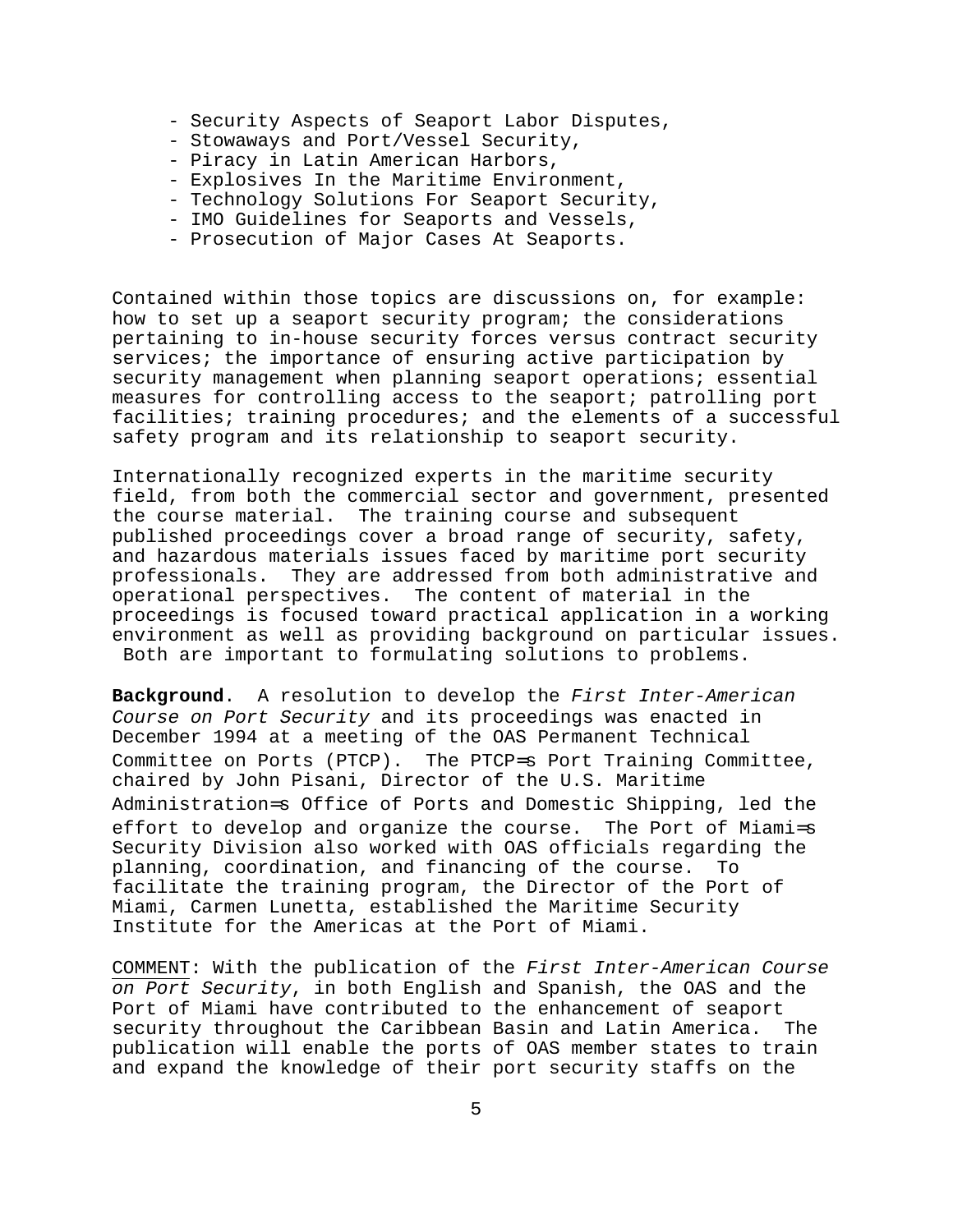issue of security at seaports. It fills a critical need for published information and practical advice for use by all the seaports of the Americas.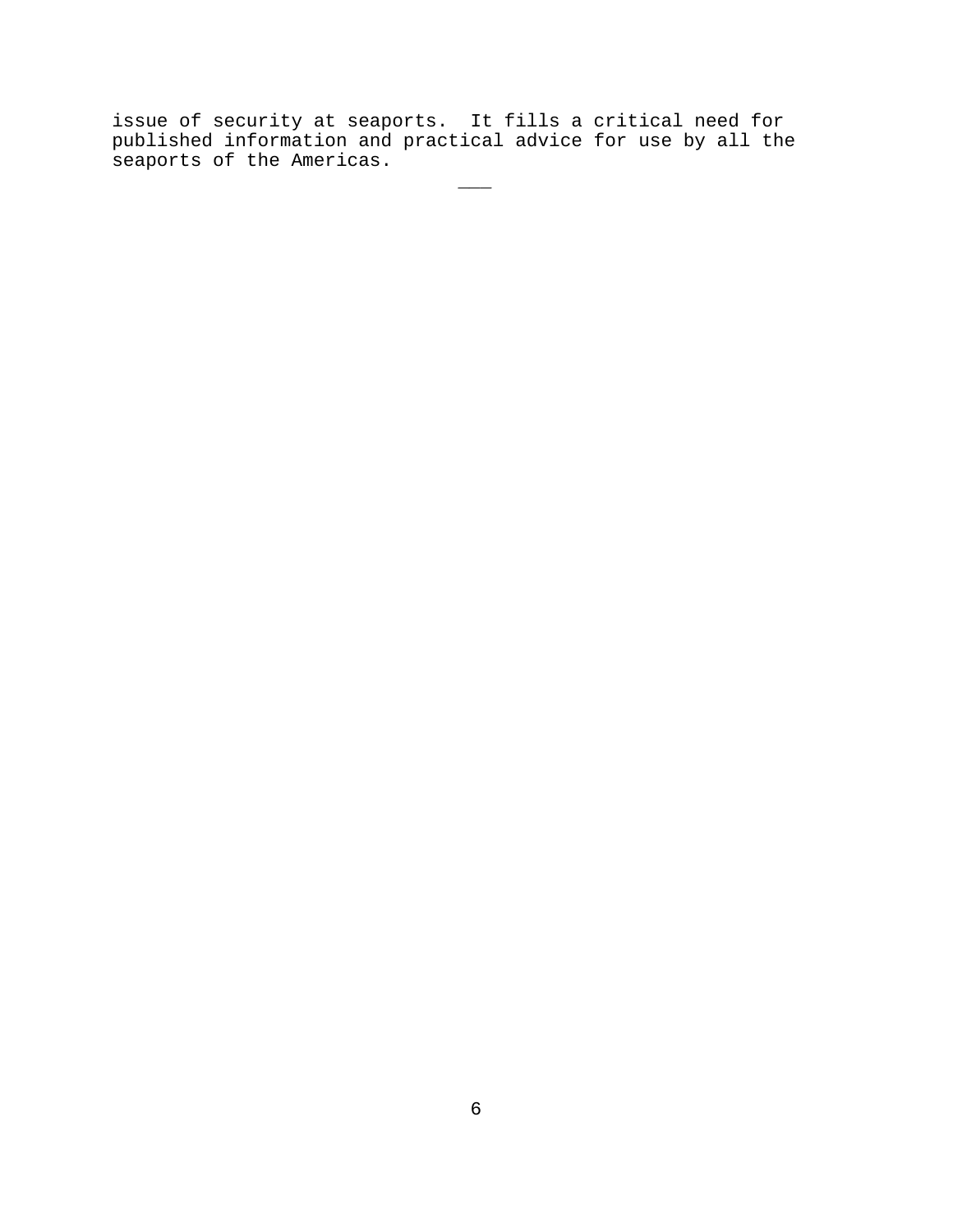# **POLICY - MARAD/USCG Draft** *Maritime Port Security: A National Planning Guide* **To Assist Commercial Industry**

*Maritime Port Security: A National Planning Guide* is in the process of being produced by agencies of the U.S. Department of Transportation (DOT) for the purpose of conveying the United States Government=s policy perspective on port security to the international maritime community. A draft document is under review by a team composed of participants from various Federal agencies and the commercial maritime industry. *Maritime Port Security: A National Planning Guide* is planned for publication and release as a DOT policy report to the commercial maritime industry in late 1996.

This planning guide provides an overview of the essential aspects of port security and identifies many of the challenges facing a port. It will also provide governments and the international commercial maritime industry with a common basis upon which to establish port security standards and the outcomes expected from meeting those standards.

This planning guide is intended to be the first document in a series to be produced through cooperative efforts of the U.S. Government and the commercial maritime industry. The guide and subsequent technical manuals are intended for use by port directors, the directors of port security, and the officers of port security departments in fulfilling their responsibilities toward the development of an effective port security program.

The subsequent technical manuals will be sufficiently detailed to serve as Ahow to≅ manuals for planning and conducting the daily operations of port security. These manuals will include outcome based goals and measures of effectiveness. This can enhance the ability of port security managers to execute their risk management responsibilities and to document the impact and effectiveness of the security measures implemented at the port. These manuals are expected to address such topics as:

- Developing and Implementing A Security Plan,
- Security Surveys and Risk Assessment,
- Physical Security and Access Control,
- Information Security,
- Personnel Security,
- Maritime Terrorism,
- Drug Smuggling,
- Stowaways and Alien Smuggling,
- Harbor Piracy,
- Cargo Security and Hazardous Materials,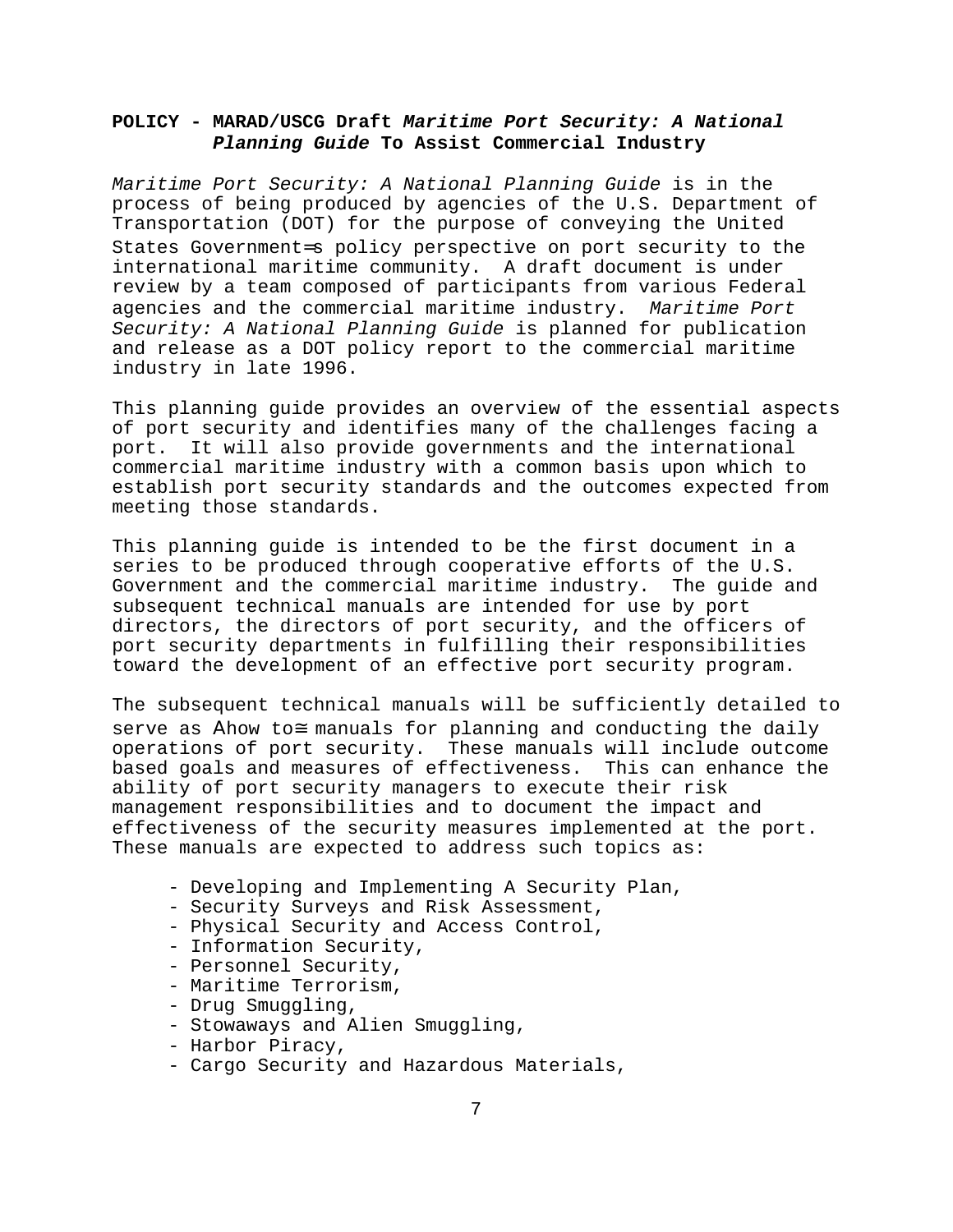- Intelligence.

This guide and its subsequent technical manuals are intended to be dynamic and, therefore, flexible enough to be revised so that they may remain current and useful. The manuals will provide guidance and processes which can be selected, combined, and adopted to meet the unique needs of a given port. In this way, consistent port security objectives can be maintained, enabling government and the commercial maritime industry to achieve them regardless of changes in circumstances and technology.

COMMENT: *Maritime Port Security: A National Planning Guide* is being produced under the direction of the U.S. Secretary of Transportation's Office of Intelligence and Security (OIS). Coordination with other Federal agencies for release as a policy document is in process as well as review by the commercial industry for concurrence on its practicability. Production of the document is cochaired by the U.S. Maritime Administration (MARAD) and the U.S. Coast Guard (USCG). Contributions to the planning guide, its review, and concurrence on its contents are being made by members of the Project Team.

**Response to OAS Request For Assistance**. The Organization of American States' (OAS) Permanent Technical Committee On Ports, Port Training Committee, chaired by John Pisani of the United States, requested that the U.S. Maritime Administration (MARAD) produce a document on port security which could be made available for its IX Inter-American Port and Harbor Conference, held in Asuncion, Paraguay, September 23-27, 1996. This guide was developed, and was presented at the OAS conference by Mr. Pisani.

U.S. DOT=s OIS, MARAD, and USCG, intend that this guide provide governments of OAS member countries and their commercial maritime industries with a common basis upon which to establish port security standards and the outcomes expected from meeting those standards. The guide made available to the OAS serves as the core document for the *Maritime Port Security: A National Planning Guide* currently under development. The application of this guide by the OAS provides an international basis for its use and may enhance the applicability of the national policy document to ports around the world.